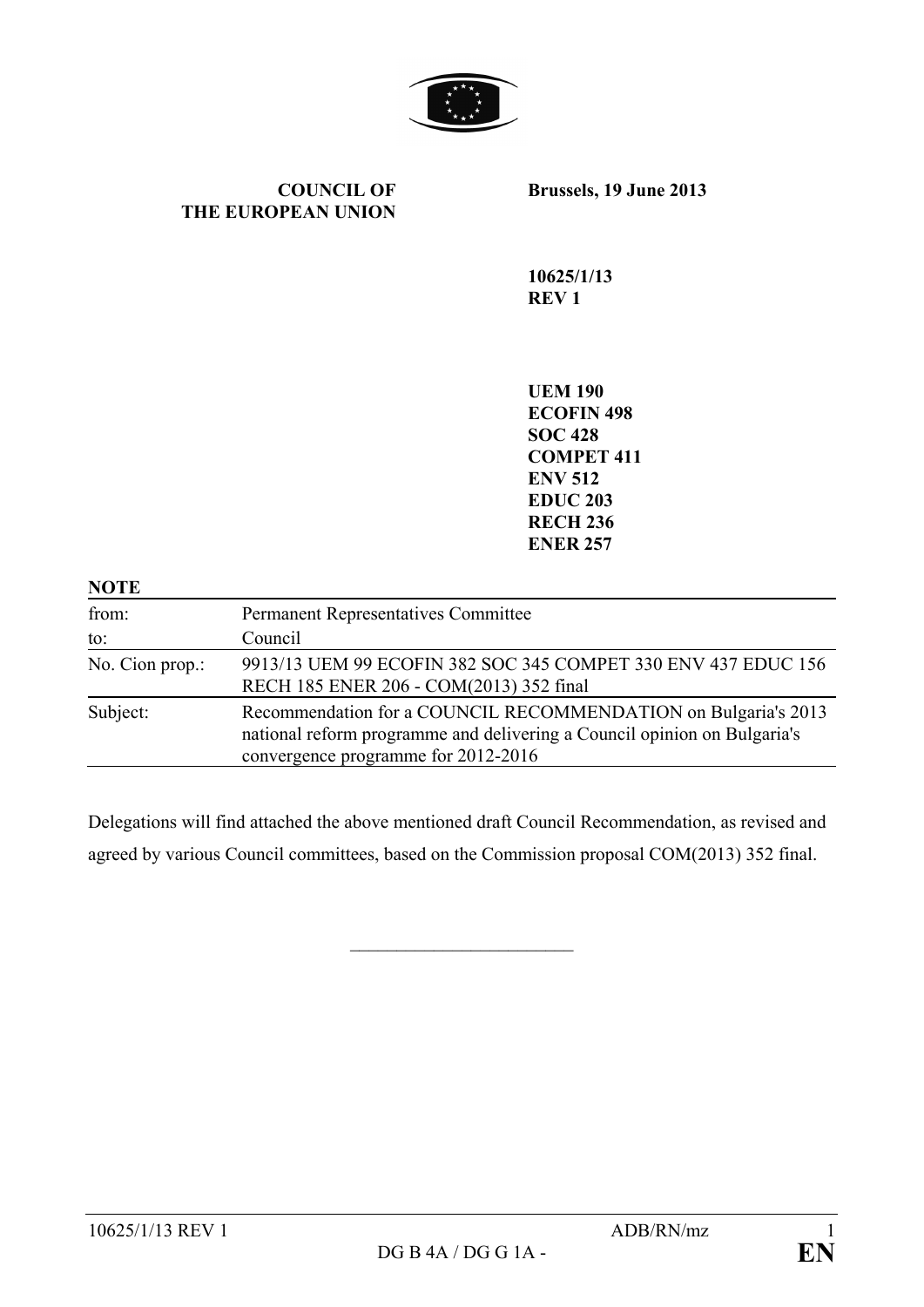# **ANNEX**

Recommendation for a

## **COUNCIL RECOMMENDATION**

### **on Bulgaria's 2013 national reform programme**

### **and delivering a Council opinion on Bulgaria's 2013 convergence programme for 2012-2016**

### THE COUNCIL OF THE EUROPEAN UNION,

Having regard to the Treaty on the Functioning of the European Union, and in particular Articles 121(2) and 148(4) thereof,

Having regard to Council Regulation (EC) No 1466/97 of 7 July 1997 on the strengthening of the surveillance of budgetary positions and the surveillance and coordination of economic policies<sup>[1](#page-1-0)</sup>, and in particular Article 9(2) thereof,

Having regard to Regulation (EU) No 1176/2011 of the European Parliament and of the Council of 16 November [2](#page-1-1)011 on the prevention and correction of macroeconomic imbalances<sup>2</sup>, and in particular Article 6(1) thereof,

Having regard to the recommendation of the European Commission<sup>[3](#page-1-2)</sup>,

Having regard to the resolutions of the European Parliament<sup>[4](#page-1-3)</sup>,

Having regard to the conclusions of the European Council,

Having regard to the opinion of the Employment Committee,

Having regard to the opinion of the Economic and Financial Committee,

Having regard to the opinion of the Social Protection Committee,

After consulting the Economic Policy Committee,

<span id="page-1-0"></span><sup>&</sup>lt;sup>1</sup> OJ L 209, 2.8.1997, p. 1.<br><sup>2</sup> OJ L 206, 22, 11, 2011, p.

<span id="page-1-1"></span><sup>&</sup>lt;sup>2</sup> OJ L 306, 23.11.2011, p. 25.

<span id="page-1-2"></span> $\frac{3}{4}$  COM(2013)352 final.

<span id="page-1-3"></span>P7\_TA(2013)0052 and P7\_TA(2013)0053.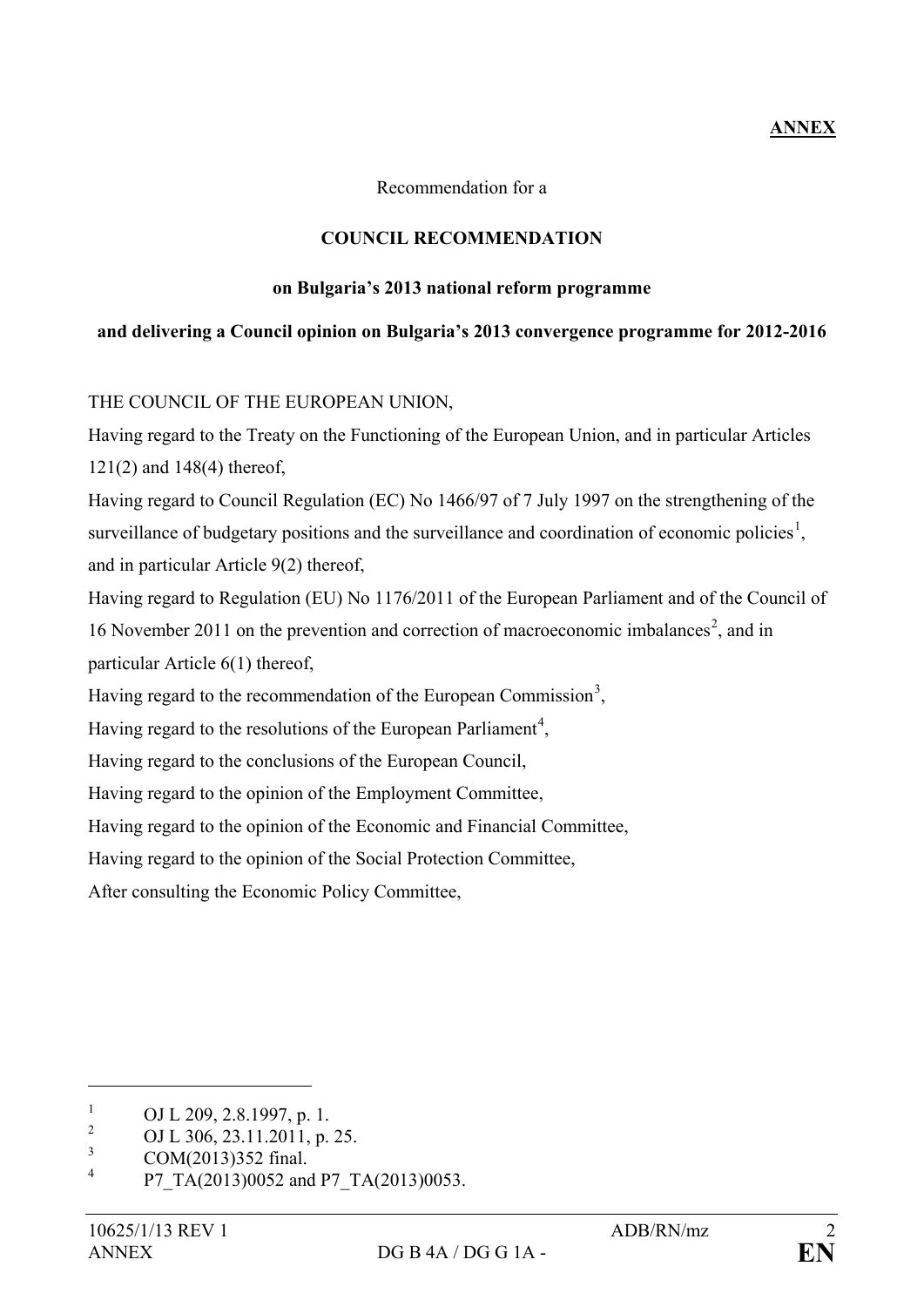## Whereas:

- (1) On 26 March 2010, the European Council agreed to the Commission's proposal to launch a new strategy for growth and jobs, Europe 2020, based on enhanced coordination of economic policies, which will focus on the key areas where action is needed to boost Europe's potential for sustainable growth and competitiveness.
- (2) On 13 July 2010, on the basis of the Commission's proposals, the Council adopted a recommendation on the broad guidelines for the economic policies of the Member States and the Union (2010 to 2014) and, on 21 October 2010, adopted a decision on guidelines for the employment policies of the Member States<sup>[5](#page-2-0)</sup>, which together form the 'integrated guidelines'. Member States were invited to take the integrated guidelines into account in their national economic and employment policies.
- (3) On 29 June 2012, the Heads of State or Government decided on a Compact for Growth and Jobs, providing a coherent framework for action at national, EU and euro area levels using all possible levers, instruments and policies. They decided on action to be taken at the level of the Member States, in particular expressing full commitment to achieving the objectives of the Europe 2020 Strategy and to implementing the country-specific recommendations.
- (4) On 10 July 2012, the Council adopted a recommendation on Bulgaria's national reform programme for 2012 and delivered its opinion on Bulgaria's updated convergence programme for 2011-2015.

<span id="page-2-0"></span><sup>5</sup> Council Decision 2013/208/EU of 22 April 2013.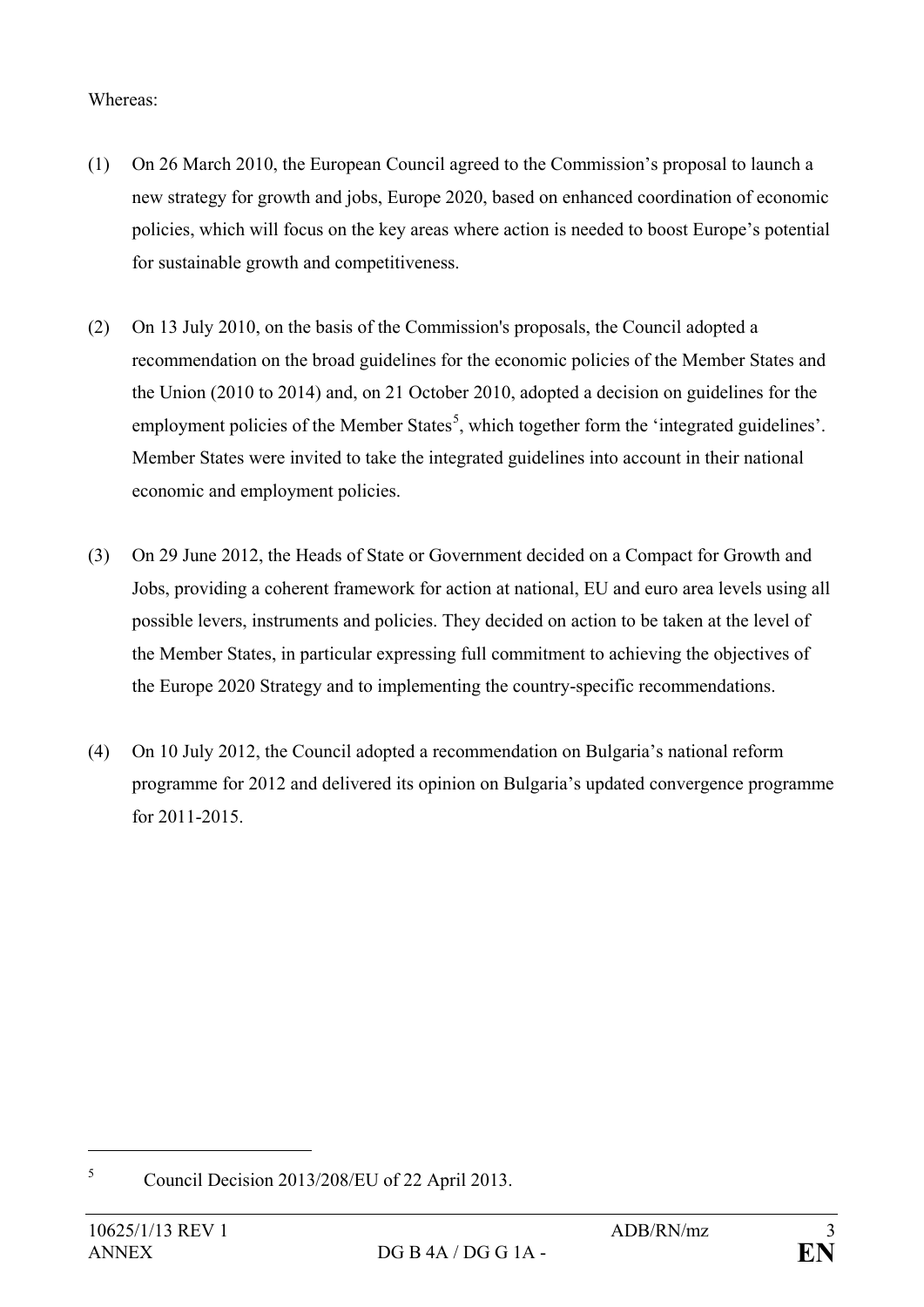- (5) On 28 November 2012, the Commission adopted the Annual Growth Survey<sup>[6](#page-3-0)</sup>, marking the start of the 2013 European Semester for economic policy coordination. Also on 28 November 2012, the Commission, on the basis of Regulation (EU) No 1176/2011, adopted the Alert Mechanism Report<sup>[7](#page-3-1)</sup>, in which it identified Bulgaria as one of the Member States for which an in-depth review would be carried out.
- (6) On 14 March 2013, the European Council endorsed the priorities for ensuring financial stability, fiscal consolidation and action to foster growth. It underscored the need to pursue differentiated, growth-friendly fiscal consolidation, to restore normal lending conditions to the economy, to promote growth and competitiveness, to tackle unemployment and the social consequences of the crisis, and to modernise public administration.
- (7) On 10 April 2013, the Commission published the results of its in-depth review<sup>[8](#page-3-2)</sup> for Bulgaria, under Article 5 of Regulation (EU) No 1176/2011. The Commission's analysis leads it to conclude that Bulgaria is experiencing macroeconomic imbalances, which deserve monitoring and policy action. In particular, the impact of deleveraging in the corporate sector as well as the continuous adjustment of external positions, competitiveness and labour markets deserve continued attention.
- (8) On 19 April 2013, Bulgaria submitted its 2013 convergence programme covering the period 2012-2016 and its 2013 national reform programme. In order to take account of their interlinkages, the two programmes have been assessed at the same time.

<span id="page-3-0"></span> $^{6}$  COM(2012) 750 final.

<span id="page-3-1"></span> $\frac{7}{8}$  COM(2012) 751 final.

<span id="page-3-2"></span><sup>8</sup> SWD(2013) 114 final.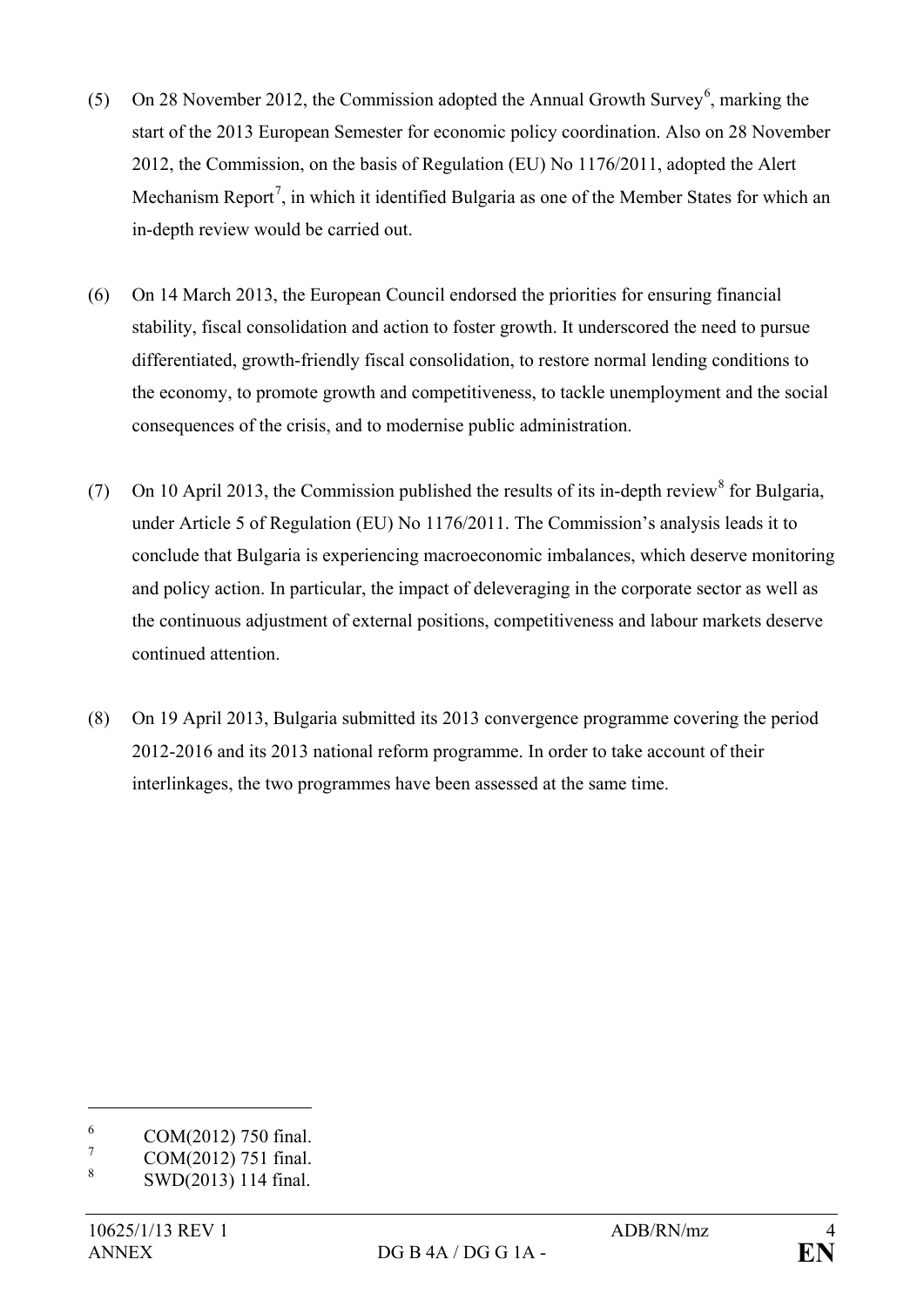- (9) Based on the assessment of the 2013 convergence Programme pursuant to Regulation (EC) No 1466/97, the Council is of the opinion that public finances in Bulgaria have overall been sound. The medium-term objective (MTO) was reached in 2012. The macroeconomic scenario underpinning the budgetary projections in the convergence Programme is plausible for the 2013-14 period, when annual growth is expected to reach 1.0% in 2013 and 1.8% in 2014. The Commission 2013 spring forecast foresees a GDP growth of 0.9% in 2013 and of 1.7% in 2014. The objective of the budgetary strategy outlined in the programme is to keep the structural budget balance close to the MTO throughout the programme period. The programme confirms the previous MTO of -0.5% of GDP which is more ambitious than required by the Stability and Growth Pact. Based on the (recalculated) structural budget balance, which is estimated to weaken slightly from a deficit of 0.4% of GDP in 2012 to between 0.7-0.8% of GDP over 2013-2016, Bulgaria falls marginally below its MTO over the Convergence Programme period. In 2013-15, the growth rate of government expenditure, taking into account discretionary revenue measures, would respect the expenditure benchmark of the Stability and Growth Pact, yet breach it in 2016. The debt ratio is below 60% of GDP and, according to the Convergence Programme, it is expected to peak at 20.4% of GDP in 2014 and then to decrease over the Programme period. Similarly, the Commission 2013 spring forecast foresees the debt ratio to amount to 20.3% of GDP in 2014.
- (10) Bulgaria has substantially strengthened its fiscal framework in recent years which has contributed to maintaining fiscal discipline and increasing fiscal policy credibility. The new public finance law which will enter into force in 2014 retains the existing numerical fiscal rules, introduces new ones and expands the coverage to all government subsectors, further strengthens requirements at the municipal level and reforms the three-year medium-term budgetary framework. It is important that the authorities maintain the reform momentum and prepare the ground for implementation of the new law, in particular by establishing the envisaged independent fiscal institution and giving it a clear mandate, functional autonomy and adequate resources. There is considerable scope for improvement in tax compliance and progress in this area would allow Bulgaria to support higher growth-enhancing expenditure.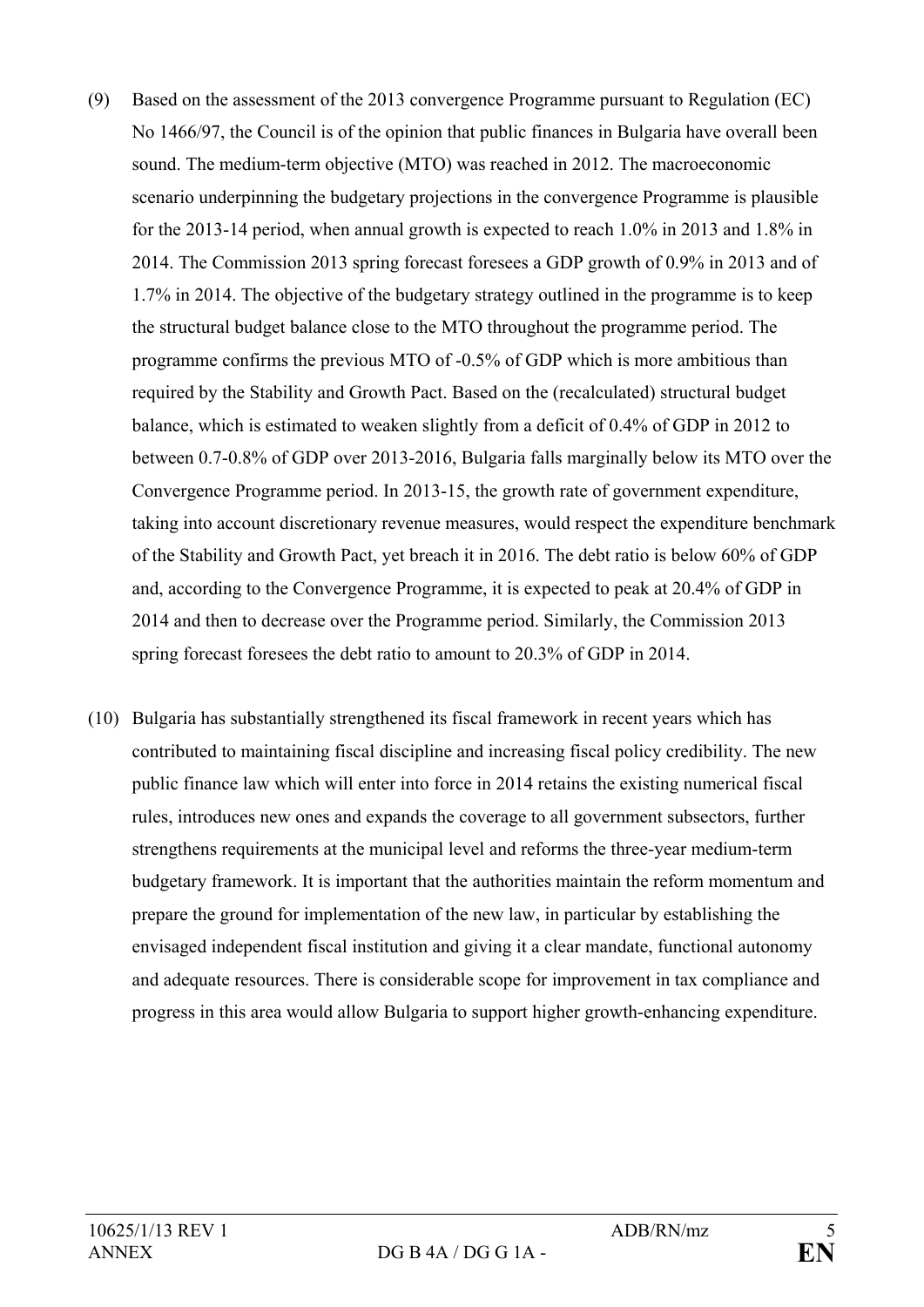While Bulgaria has taken some recognisable steps to reduce compliance costs and to improve revenue collection, the tax system remains characterised by significant tax evasion and low administrative efficiency. Administrative costs for tax collection are high, as are the costs for businesses associated with paying taxes. Despite the measures taken to improve tax compliance, the share of the shadow economy is still estimated to be high and reducing it requires sustained long-term efforts.

- (11) Reducing early labour market exit is a key challenge for improving the adequacy of the pension system, as well as for the supply of labour. The employment rate of older workers, in particular of older women, is below the EU average and results in inadequate pension entitlements for a large share of the beneficiaries. Whilst important reforms are already being undertaken in this area, the remaining special schemes for certain professions are among the factors contributing to lowering the effective retirement age. Continuing the progress achieved in raising the pension age, Bulgaria should also prepare and set a date for the introduction of the same statutory retirement age for men and women with full career contributions. A review of the criteria and controls for the allocation of invalidity pensions (e.g. introduction of ability to work as criterion) would be an important contribution to effectively limiting abuse.
- (12) Bulgaria suffers from below-average and declining employment as well as high unemployment disparities across regions and population subgroups. The crisis has had a particularly strong impact on low-skilled workers and has significantly raised youth unemployment. Long-term unemployment is higher than the EU average. A reformed Employment Agency would have the potential to play a prominent role in matching supply and demand in Bulgaria's labour market through more effective counselling, targeted employment measures and better identifying future skills requirements. An early evaluation of the on-going Youth Employment Initiative could help to ensure that resources are directed to those actions that generate the highest job-creation returns. It remains a challenge to ensure that the system of minimum social security contributions attains the objective of reducing the shadow economy, while not pricing out low-skilled workers.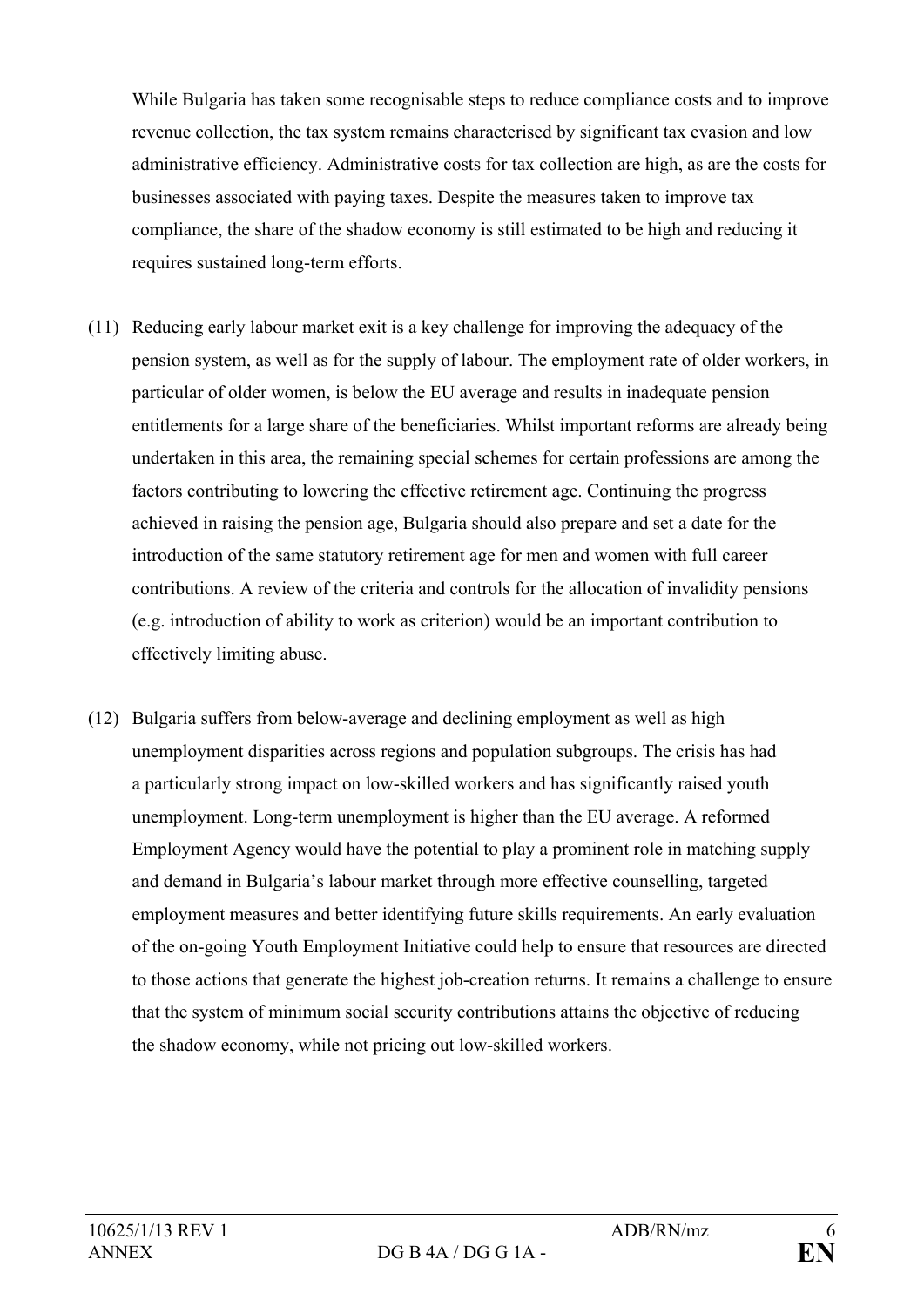Bulgarian citizens experience the highest risk of poverty or social exclusion in the EU. The implementation of the National Strategy for Reducing Poverty and Promoting Social Inclusion 2020 should be treated as priority. There is a need to improve the accessibility and effectiveness of social transfers and to enhance the efficiency and access to social services, in particular for children and older people. The Action plan to the National Roma Integration Strategy should indicate specific measures, appropriate funding and the establishment of a monitoring mechanism for measuring the impact of actions.

(13) Bulgaria is facing the challenge of improving the overall quality and efficiency of its education system. The final adoption of the School and Pre-School Education Act before the end of 2013 would provide a framework for progress on the necessary reforms, including modernising curricula and implementing improvements to teachers' training and incentives. In higher education, reforms have made very limited progress. The existence of an important disparity between higher education outcomes and labour market demand worsens structural unemployment and hampers the development of high-value, innovative sectors. The poor performance of higher education is linked to a lack of incentives at institutional level as well as to the standard of individual researchers and teachers. Improving the quality and coverage of the health-care system is a long-standing challenge for Bulgaria. Increased transparency in health-care financing would contribute to growth and competitiveness in the sector. The share of healthcare spending on ambulatory care is low, limiting access to cost-effective healthcare services. The high rate of out-of-pocket payments effectively excludes certain segments of the population from health-care services. Bulgaria faces important challenges in the rationalisation and management of the hospital sector.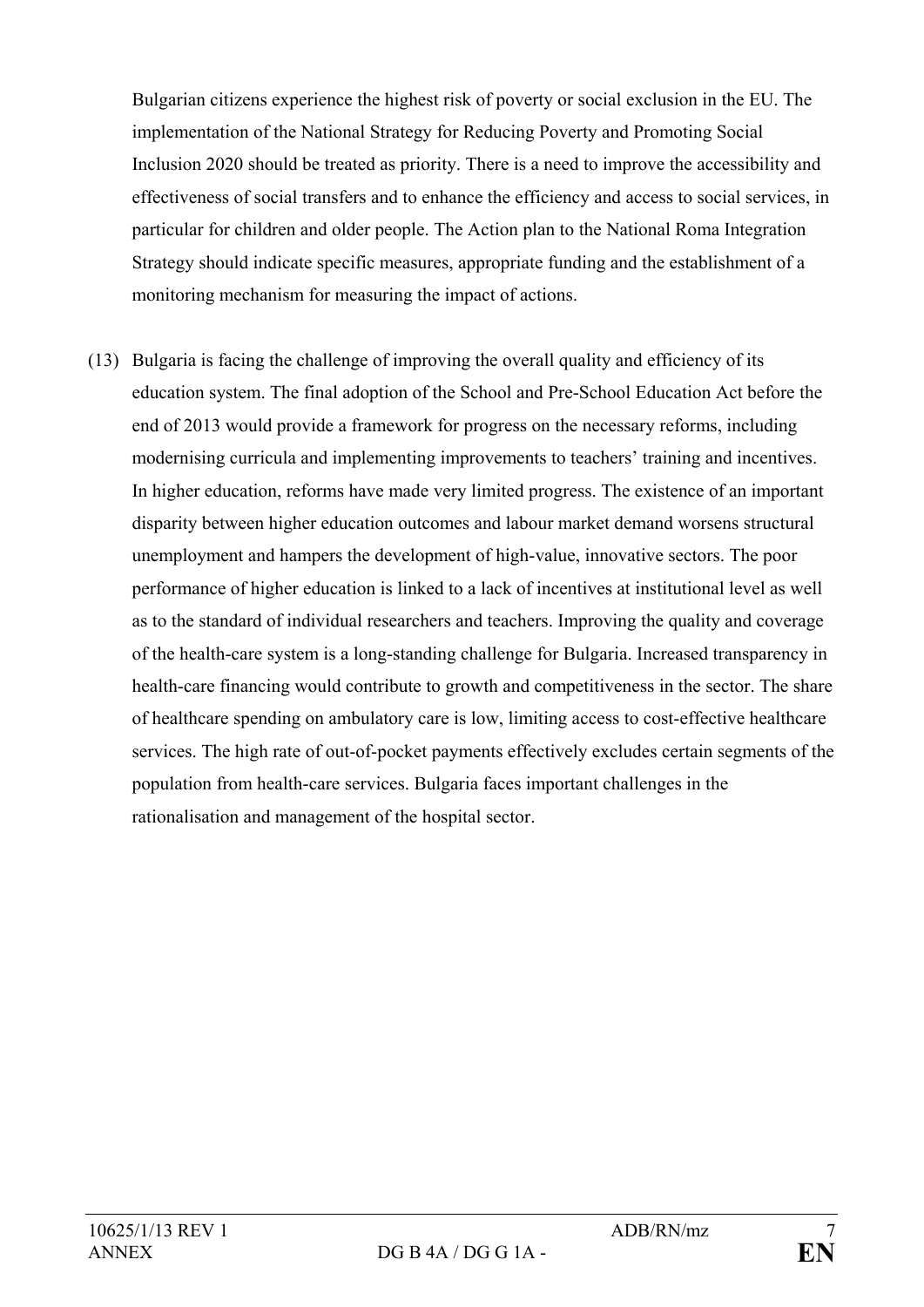- (14) The competitiveness of domestic companies and the attraction of foreign investments would benefit greatly from improvements to Bulgaria's business environment, including increased efficiency of public services. A speedier, systematic introduction of e-government offers considerable potential and could, inter alia, reduce compliance costs and the administrative burden for business. Moreover, full implementation and enforcement of corporate legislation, including late-payments and insolvency procedures, would considerably improve the framework conditions, not least for SMEs. Inadequate access to finance remains a brake on SME development. There remains considerable scope to better use EU-funded SME support programmes. A well-functioning, independent judicial system is a prerequisite for sustainable economic development. Bulgaria has over recent years made progress in reforming the judicial system, in particular in modernising the legal and institutional framework. At the same time, there remains considerable potential for making full use of this framework, securing the sustainability of results and enhancing the ownership of reforms at all levels. Enhanced efforts to fight corruption would likewise constitute a positive contribution to improving the business environment.
- (15) Effective implementation of EU funds remains critical to necessary public investment. The 2011 reform of public-procurement legislation was a significant step towards improving the monitoring, prevention and punishment of irregularities. While new rules covering inter alia EU co-funded projects have entered into force, giving broader powers to the Public Procurement Agency would further enhance the effectiveness of ex ante control.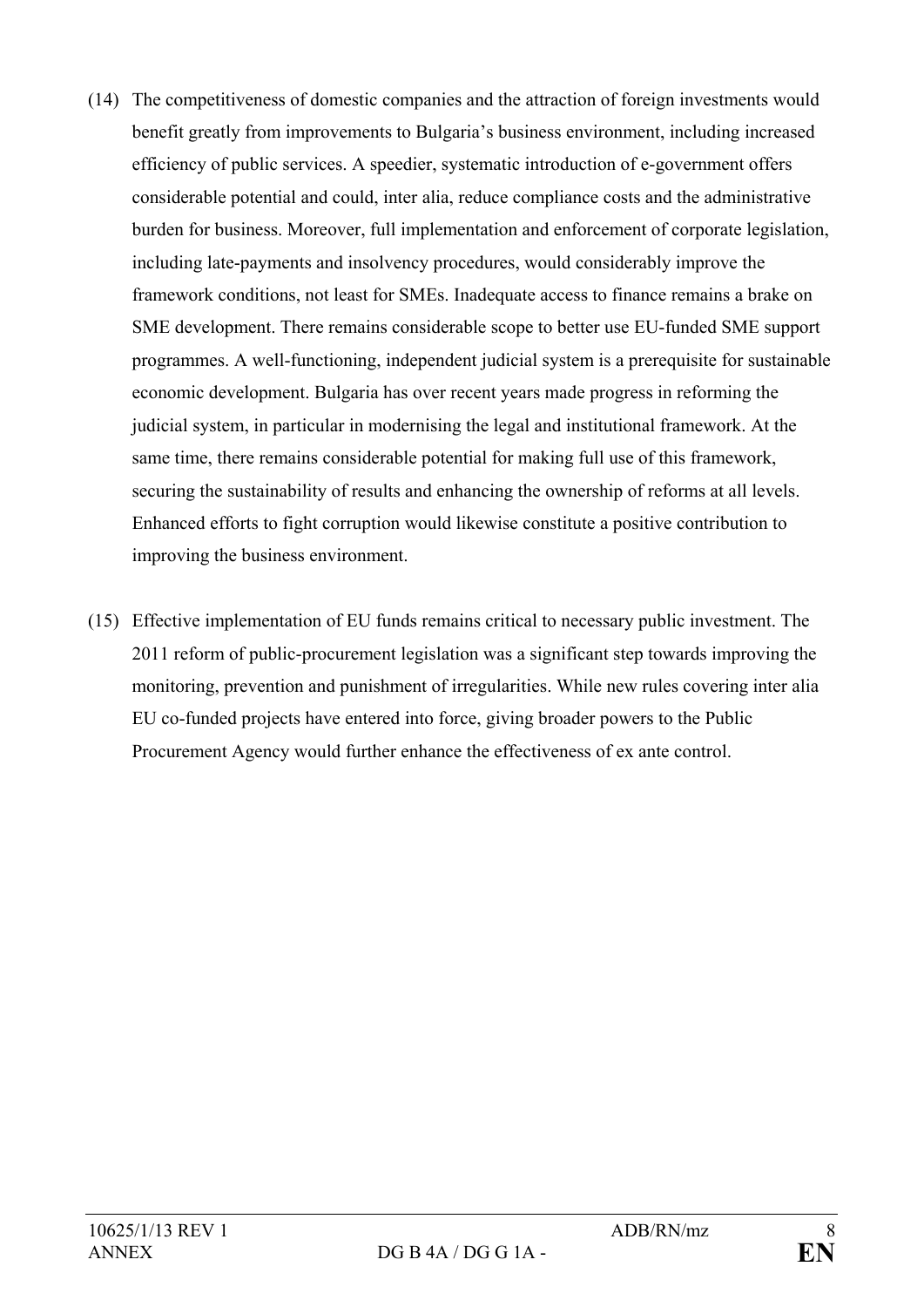- (16) The capacity and independence of regulators in key economic sectors are important framework conditions for competitiveness. Bulgaria's transport infrastructure has experienced some improvements over recent years, whilst considerable potential remains for making service provision and maintenance sufficiently efficient. Bulgaria has yet to fully implement its obligations under the Internal Energy Market. Considerable challenges remain at both wholesale and retail levels. Persistent market barriers, guaranteed profit arrangements and regulated prices, together with the absence of a wholesale market for electricity and natural gas, constitute areas of particular concern. Given its considerable dependence on a single energy route, Bulgaria is highly exposed to the risk of supply shocks. The implementation of electricity and gas interconnector projects should be speeded up to improve diversification and security of supply. Low energy efficiency remains a significant economic burden on both business and private consumers. In particular, the energy efficiency of buildings, both public and private, holds considerable potential.
- (17) In the context of the European Semester, the Commission has carried out a comprehensive analysis of Bulgaria's economic policy. It has assessed the convergence programme and national reform programme, and presented an in-depth review. It has taken into account not only their relevance for sustainable fiscal and socio-economic policy in Bulgaria but also their compliance with EU rules and guidance, given the need to reinforce the overall economic governance of the European Union by providing EU-level input into future national decisions. Its recommendations under the European Semester are reflected in recommendations (1) to (7) below.
- (18) In the light of this assessment, the Council has examined Bulgaria's convergence programme, and its opinion<sup>[9](#page-8-0)</sup> is reflected in particular in recommendation  $(1)$  below.

<span id="page-8-0"></span><sup>9</sup> Under Article 9(2) of Council Regulation (EC) No 1466/97.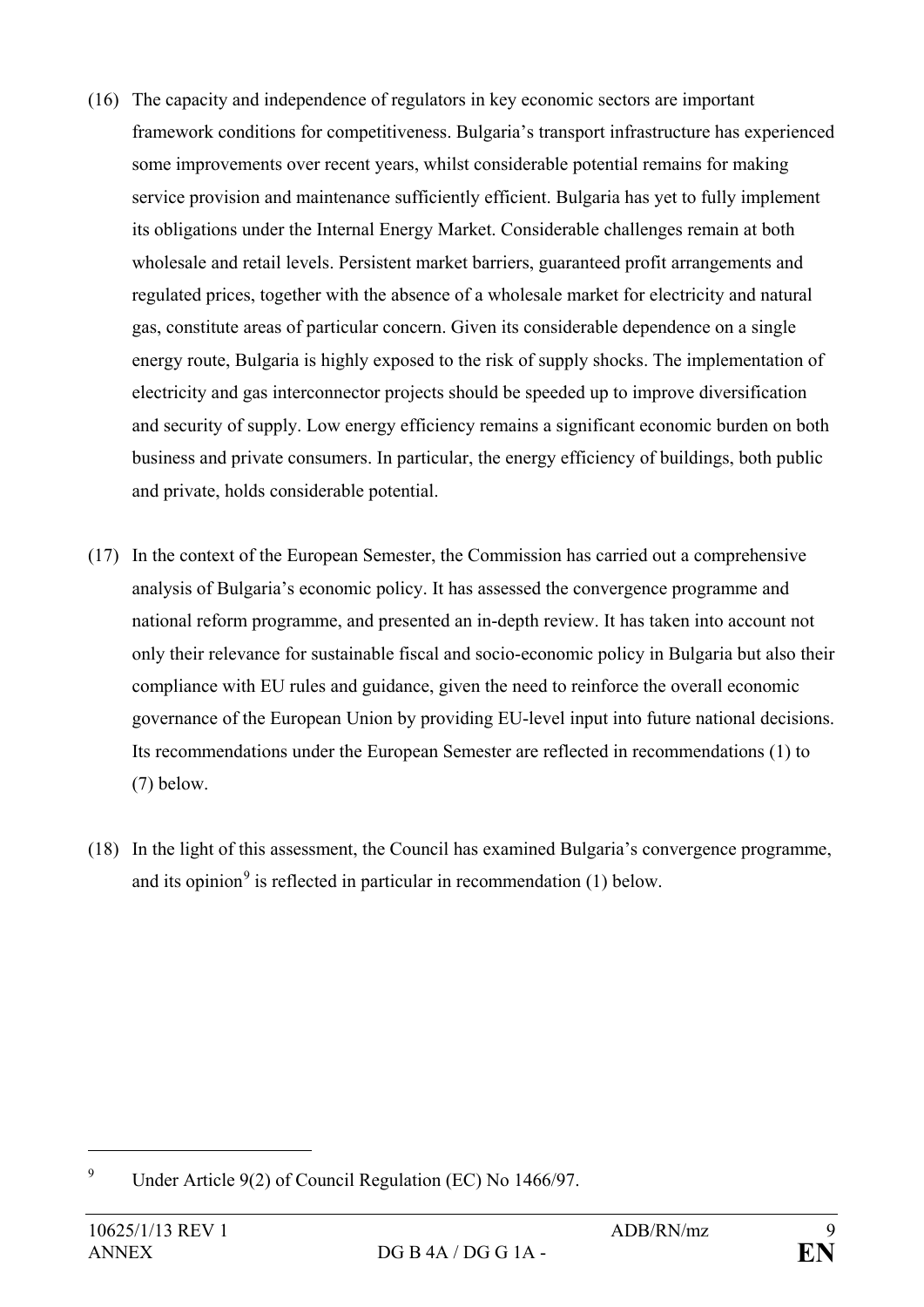(19) In the light of the Commission's in-depth review and this assessment, the Council has examined the national reform programme and the convergence programme. Its recommendations under Article 6 of Regulation (EU) No 1176/2011 on the prevention and correction of macroeconomic imbalances are reflected in recommendations (3), (4) and (5) below,

HEREBY RECOMMENDS that Bulgaria should take action within the period 2013-2014 to:

- 1. Preserve a sound fiscal position by ensuring compliance with the medium-term objective and pursue a growth-friendly fiscal policy as envisaged in the convergence programme. Implement a comprehensive tax strategy to strengthen all aspects of the tax law and collection procedures with a view to increase revenue, notably by improving tax collection, tackling the shadow economy and reducing compliance costs. Establish an independent institution to monitor fiscal policy and provide analysis and advice.
- 2. Phase out early retirement options, introduce the same statutory retirement age for men and women and implement active labour market policies that enable older workers to stay longer in the labour market. Tighten the eligibility criteria and controls for the allocation of invalidity pensions to effectively limit abuse.
- 3. Accelerate the national Youth Employment Initiative, for example through a Youth Guarantee. Further strengthen the capacity of the Employment Agency with a view to providing effective counselling to jobseekers and develop capacity for identifying and matching skill needs. Enhance active labour-market policies, in particular concerning national employment schemes. Undertake a review of the minimum thresholds for social security contributions to ensure that the system does not price the low-skilled out of the labour market. Ensure concrete delivery of the National Strategies on Poverty and Roma integration. Improve the accessibility and effectiveness of social transfers and services, in particular for children and older people.